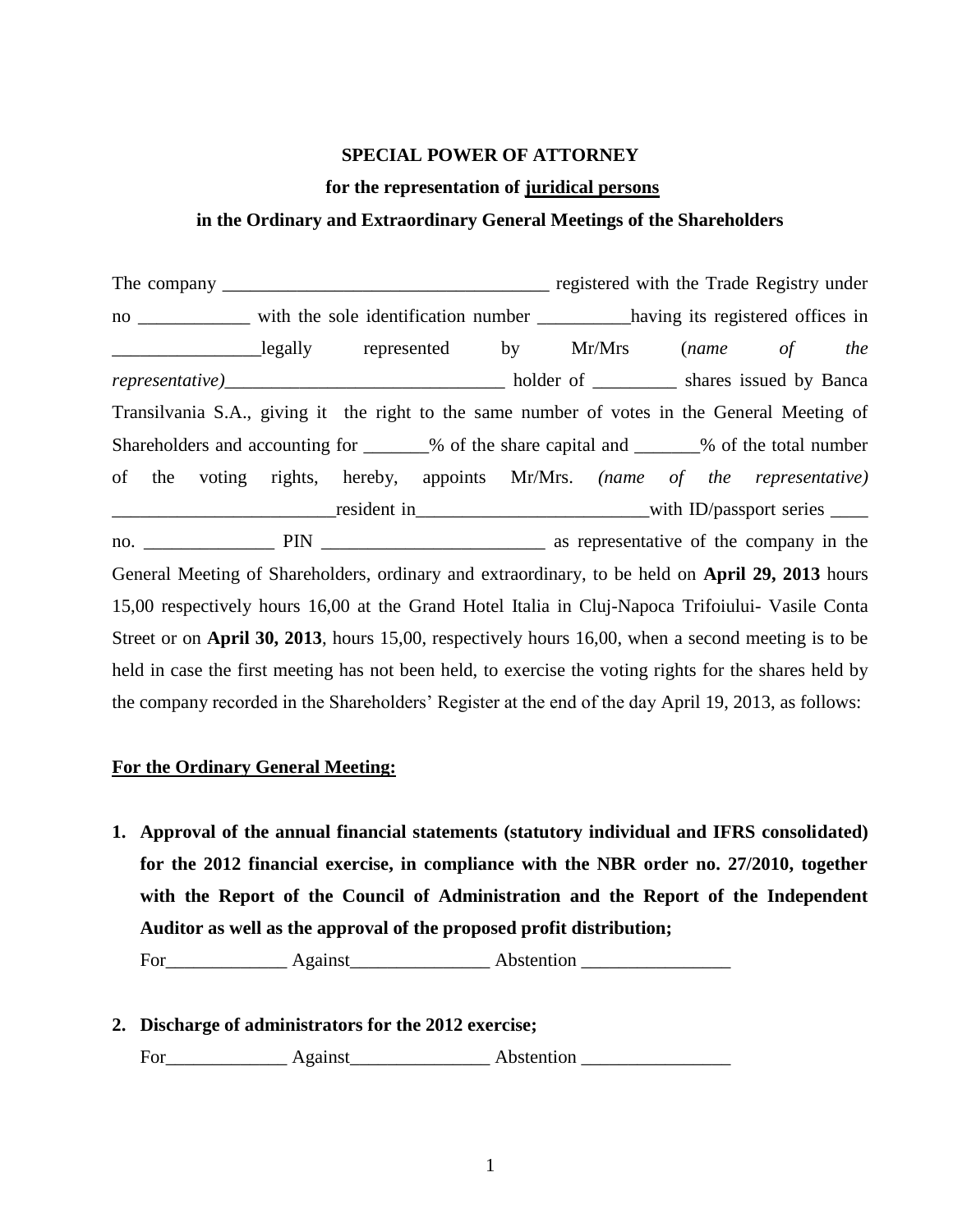**3. Approval of the Budget for expenditure and revenues and the investment plan for 2013 (business plan for 2013);** 

For Against Abstention **Abstention** 

**4. Setting the remuneration of administrators for the 2013 exercise, including the ceilings for additional remunerations granted to administrators and directors;**

For\_\_\_\_\_\_\_\_\_\_\_\_\_ Against\_\_\_\_\_\_\_\_\_\_\_\_\_\_\_ Abstention \_\_\_\_\_\_\_\_\_\_\_\_\_\_\_\_

**5. Extension of the services agreement signed with S.C. KPMG Audit S.R.L. to audit the bank's financial statements, prepared in accordance with the International Financial Reporting Standards, in compliance with NBR Order no.27/2012, including subsequent modifications, the mandate of the financial auditor being valid until 31.12.2013.**

For Against Abstention **Against** 

**6. Approval of the date of May 20, 2013 as registration date (defined as the date to identify the shareholders who are to benefit from dividends and other rights under the GSM decisions).** 

For Against Abstention

# **For the Extraordinary General Meeting:**

**1. Increase of the share capital with the amount of 303.393.911 lei by issuing 303.393.911 new shares, with a face value of 1 leu/share. The increase in the share capital will be carried out by using the following source:**

**a) capitalization of reserves from the net profit of the year 2012 in amount of 303.393.911 lei, by issuing a number of 303.393.911 shares, with a face value of 1 leu/share in the benefit of the shareholders registered with the Shareholding Register held by the Central Depository at the registration date that will be established by the GSM (proposed date May 20, 2013);** 

For\_\_\_\_\_\_\_\_\_\_\_\_\_ Against\_\_\_\_\_\_\_\_\_\_\_\_\_\_\_ Abstention \_\_\_\_\_\_\_\_\_\_\_\_\_\_\_\_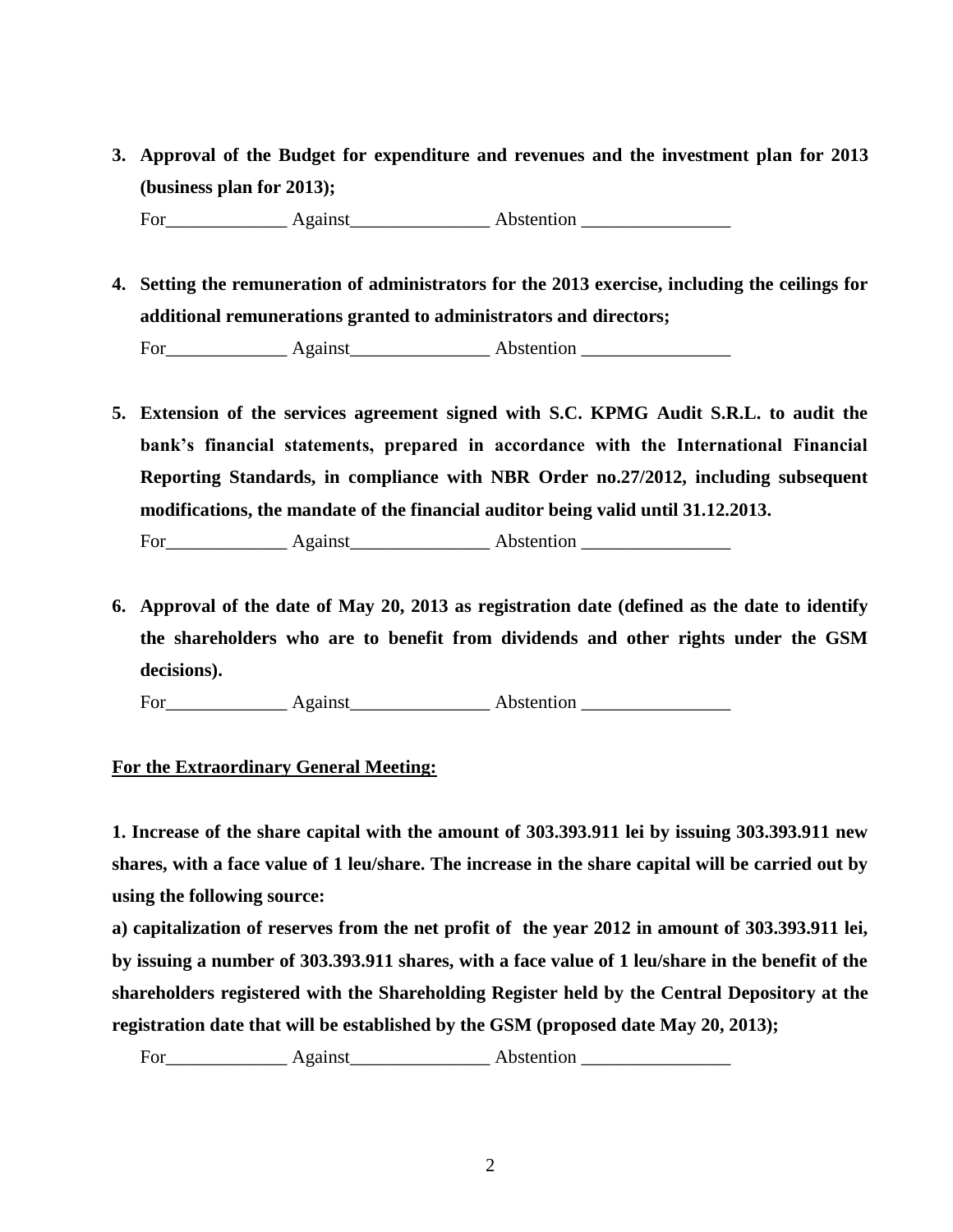**2. Approval of the buyback by the bank of its own shares, in accordance with the applicable legal provisions, under the following terms and conditions: maximum 17.250.000 shares (0,90% of the total shares included in the share capital) with a face value of 1 leu/share at a minimum price equal to the market price on BVB at the moment of the buyback and a maximum price of 2 lei, for a period of maximum 18 months as of the publishing date of the EGM resolution in the Official Gazette of Romania, Part IV, with the purpose of implementing a remuneration program capable of ensuring the compliance with the long-term performance principle and a share retention program for a period of at least 3 years, and the granting of a mandate for the Board of Directors for the enforcement of this resolution.** 

For\_\_\_\_\_\_\_\_\_\_\_\_\_ Against\_\_\_\_\_\_\_\_\_\_\_\_\_\_\_ Abstention \_\_\_\_\_\_\_\_\_\_\_\_\_\_\_\_

**3. Approval of the date of May 20, 2013 as registration date (defined as the date to identify the shareholders who are to benefit from dividends and other rights under the GSM decisions).** 

For Against Abstention **Abstention** 

We, the Undersigned, give to our representative full power to vote on any issue regarding the mandate to the Council of Administration and individually to its members to carry out the decisions from above.

This power of attorney is valid only for the General Meeting of Shareholders, ordinary and extraordinary, to be held on April 29, 2013 hours 15,00 respectively hours 16,00 at the Grand Hotel Italia in Cluj-Napoca, Trifoiului- Vasile Conta Street or on April 30, 2013, hours 15,00, respectively hours 16,00, when a second meeting is to be held in case the first meeting has not been held, my representative having the obligation to vote according to the given instructions.

This power of attorney is made in 3 (three) copies, one signed in original is to be sent to the Head Office of Banca Transilvania, Cluj-Napoca, street George Baritiu no.8 by the date of **April 23, 2013**, hours 17, under the sanction of losing the voting right by representative in the GSM under the law. The power of attorney may be sent also by e-mail (until the same date mentioned above) by means of document signed with extended electronic signature, according to Law no. 455/2001 regarding electronic signatures – to the e-mail address: flavia.vandor@btrl.ro. The power of attorney will be accompanied by a copy of the identification document of the legal representative of the